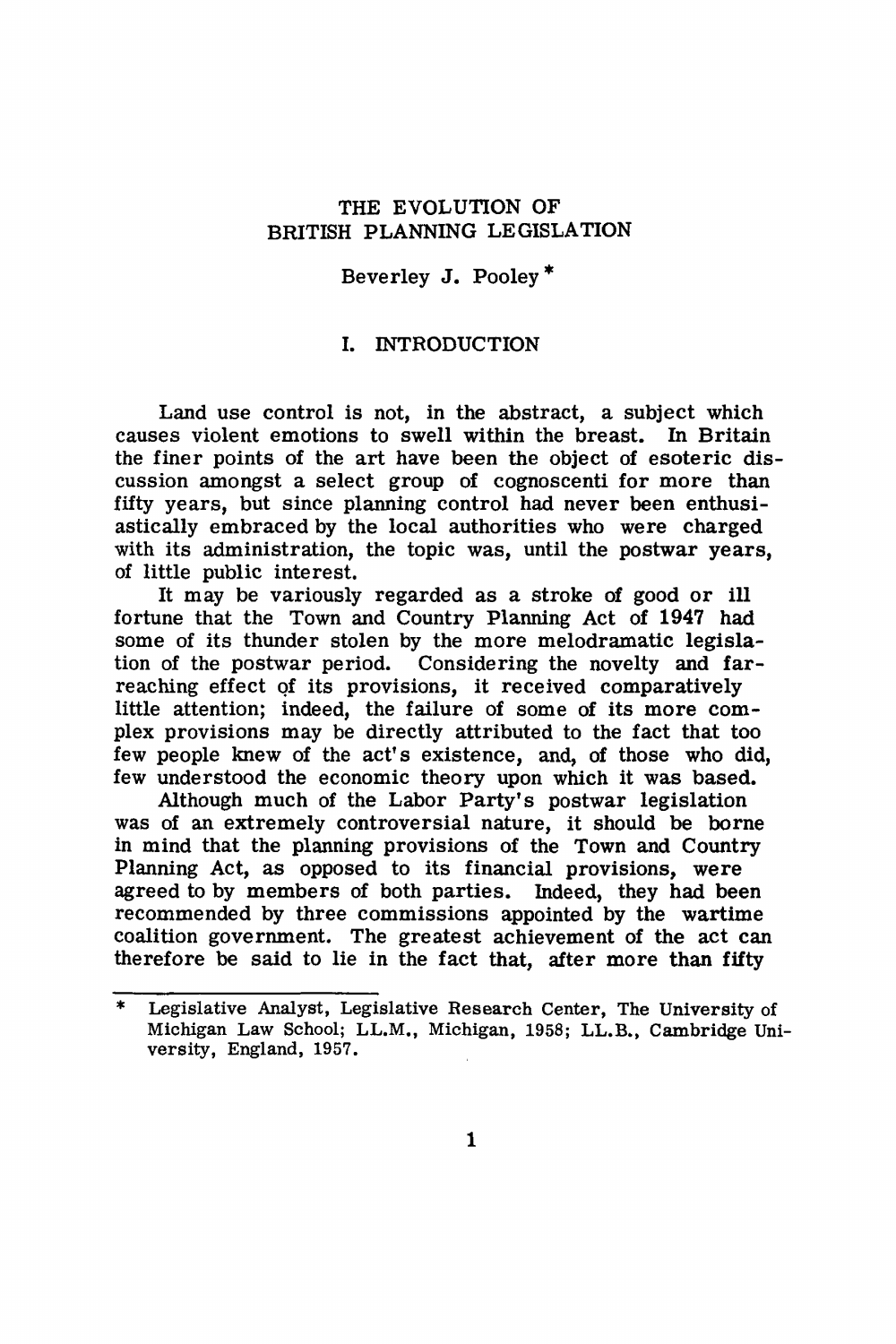years of fruitless experimentation, a system of planning control at the local level under national government supervision has been devised, acceptable to both political parties, and has been found in practice to work well. No less significant are the lessons to be learned from the failures of the act. The compensation be learned from the failures of the act. scheme, which the  $1947$  Act envisioned for landowners whose land would decrease in value as the result of restrictive planning decisions, was found to be unsatisfactory; not only did it create undue hardship, it failed to achieve the purposes for which it was enacted. Subsequent amendment of the financial provisions has served only to make the situation more obscure and complex. If planning is to be effective, therefore, some system must be devised which will enable planners to make their plans without involving themselves in huge compensation bills, and which will at the same time not result in undue hardship for landowners whose use of land is restricted.

One of the chief preventatives for future compensation worries is, of course, effective planning at the moment. So much of the compensation bill goes to the removal of nonconforming uses and the restriction of development. Provided that land can be purchased for public purposes, or restricted as to its development before the land has acquired significant development value, the compensation payable can be drastically reduced. The "development plan" contemplated by the 1947 Act goes far in achieving these objectives by "designating" land which is likely to be condemned within the next ten years.

It is clear from British experience that public relations have an important role to play in planning. The public have shown great willingness to cooperate where the purposes of the legislation have been made clear to them. But where most people were quite ignorant of the purposes which the act was attempting to achieve, (i.e., in its financial provisions) and where propaganda directed against the act was not countered, that degree of public cooperation which was essential to the successful operation of the act was not forthcoming. No matter what statutory form is used, it is evident that planning cannot proceed effectively unless persons likely to be affected are adequately informed of the purposes of the legislation; and this is no mere assertion of desirable political action-it is the foundation upon which workable planning laws must rest.

The history of planning in Britain also shows clearly that planning laws, if they are to be at all effective, must pursue a vigorous policy and must be enforced. It has been found inadequate merely to give certain local authorities the power to plan the development of the areas which they administer. Confusion merely becomes worse confounded if one local authority